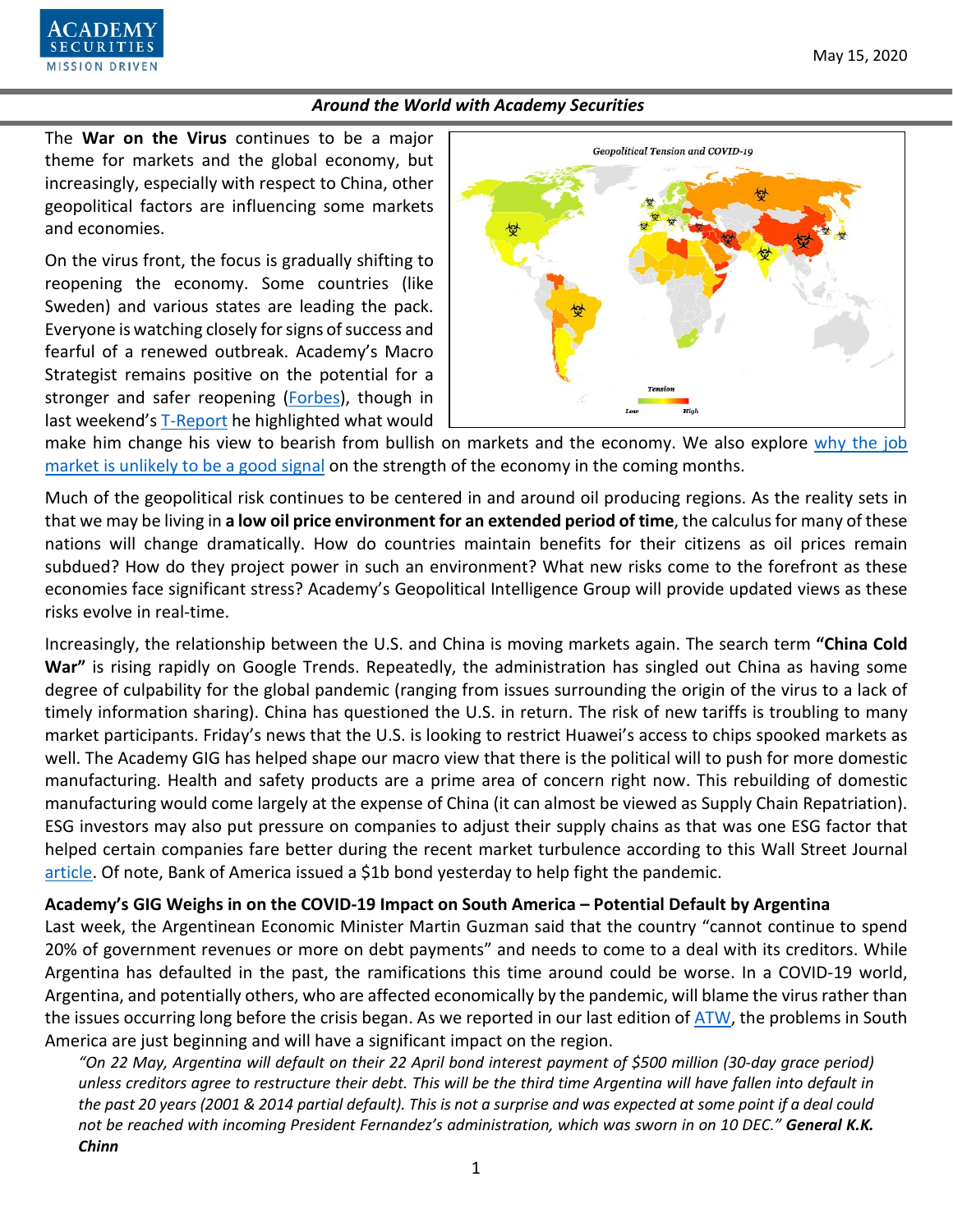

## **Front and Center – Venezuela**

On May 3rd, news broke of an armed incursion into Venezuela, that included ~60 dissidents and two former members of U.S Army Special Forces, working for a private military contractor called Silvercorp. Their goal was to seize Simon Bolivar International Airport, capture President Maduro (and others), and fly them out of Venezuela and into the U.S. What ended up happening was an unmitigated disaster which resulted in eight dissidents killed and the two Americans taken into custody. The U.S. has denied any involvement in the raid, even



while Maduro has pointed the finger at both the U.S. and his rival, Juan Guiado. While the U.S. will work hard to get both Americans returned unharmed, the real impact of this event is evident in the propaganda campaign Maduro launched, effectively saying, "see, I told you all that the Americans were coming for me" and using that to bolster his position. The situation in Venezuela is dire, with COVID-19 taking its toll and oil prices damaging an already decimated economy. Talk of both leaders stepping aside and free elections being held is now looking unlikely. However, U.S. pressure on Maduro will continue with the goal of a peaceful transition of power.

*"A lot of disinformation going on in the region as China, Venezuela, and other left leaning nations (Cuba, Nicaragua, Bolivia) are spreading the narrative that the United States Army is the origin of COVID-19 and through sanctions are preventing countries that need medical aid from getting it – i.e. Iran, Venezuela. When you control the media, you also control the narrative. China and Venezuela are both very good at the propaganda game and controlling the strategic message.* 

*The recent incident, with Silvercorp and the capture of 2 Americans, is a real mess and unfortunately, the CEO thought he could make a few bucks and a name for himself with a half-baked plan – and no support – as he has just made the situation infinitely more difficult for all in the region – especially Colombia. The State Department will have their hands full trying to work through this as the CEO has gone to the media asit was probably the only way to keep his 2 employees alive (if folks aren't in the spotlight is it easier to make them disappear). This provided Maduro the distraction he needed to take the focus off of the domestic crisis - economy, COVID-19, etc. as Maduro can now appeal to the European community and the Venezuelan people that Guiado was committing an act of sedition and have him arrested. This will be a very delicate situation that will draw our attention so I don't believe this will happen, but the narrative will be out there.*

*No real appetite for anyone in the U.S. government to address this foolishness by Silvercorp and I expect everyone to distance themselves from this incident. Guaido has distanced himself from those that Venezuela's Chief Prosecutor has requested extradition for related to their involvement in the failed plan – Goudreau (Silvercorp CEO), JJ Rendon (U.S. based advisor born in Venezuela), and Vergara (exiled legislator). Nothing will happen as we don't recognize the Maduro administration as the legitimate government so they can't request extradition. In addition, nothing will change the real facts in Venezuela as Maduro continues to have the backing of China, Russia, Iran, and Cuba." General K.K. Chinn*

*"The Maduro regime is using the failed Silvercorp led raid to communicate to Venezuelans and to the world the opposition's failure and continued deterioration. It also helps Maduro with his case for the opposition's illegitimacy and creates opportunity for further crackdowns. There are many in the region that have memories of what they believe to be U.S. past heavy-handed influence across Central and South America. Maduro is using the two Americans that were captured as evidence that the U.S is acting to overthrow his government. Opposition leader Juan Guaido accepted the resignation of two of his advisers after they admitted having discussions with Silvercorp prior to the failed raid. The U.S. led effort for Maduro to step aside and Guaido to assume the presidency is gaining little traction" General Robert Walsh*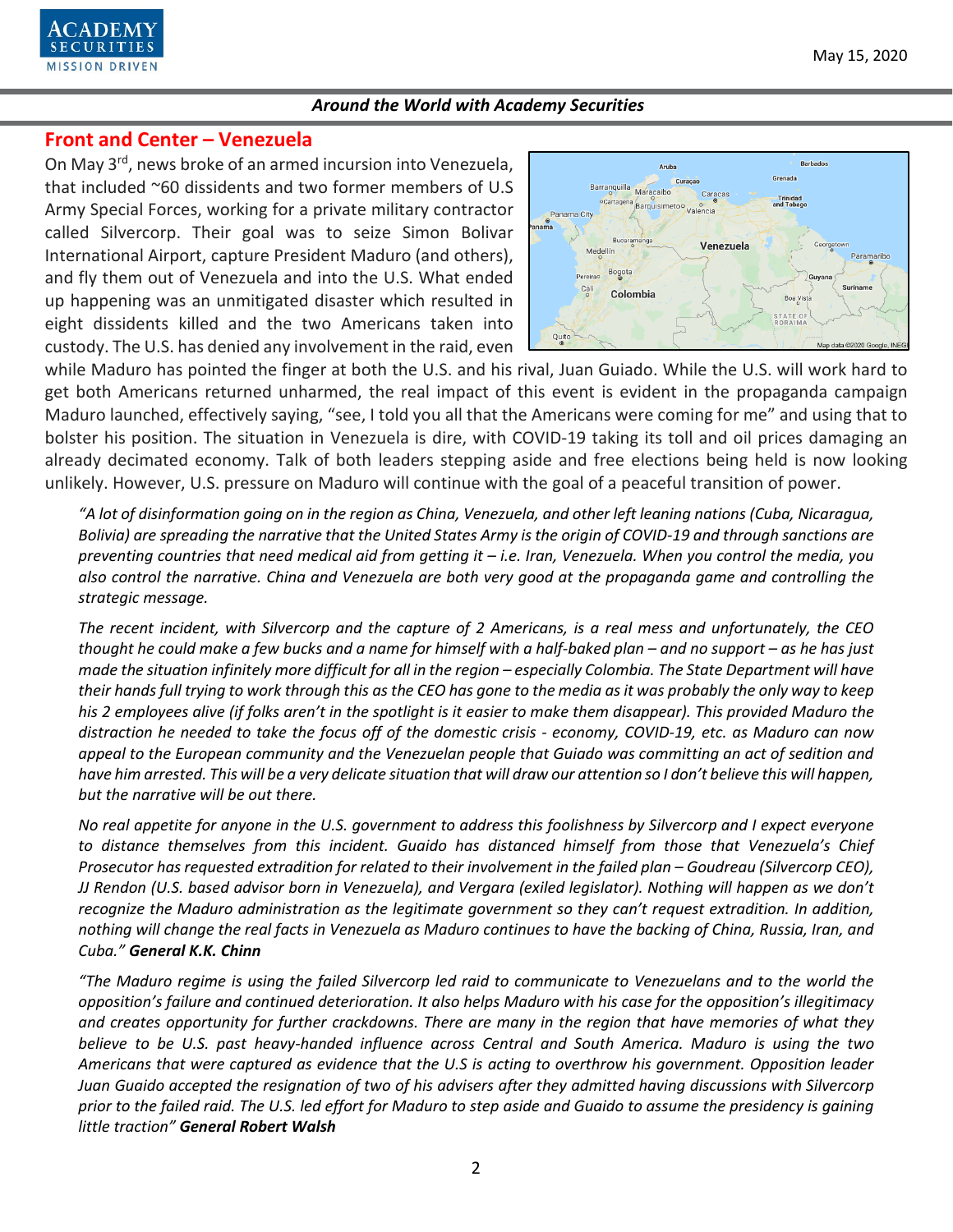

### **Developments in Iran and Iraq**

## **Iranian Friendly Fire Incident in the Gulf of Oman**

On May 11<sup>th</sup>, it was reported that nineteen Iranian sailors were killed and fifteen others were wounded in a tragic friendly fire incident in the Gulf of Oman. The Iranians were testing an anti-ship missile and accidently engaged the vessel setting up the targets. This incident, in conjunction with the accidental downing of the Ukrainian civilian aircraft in January, is likely to have an impact on the Iranian military and the faith that the people of Iran have placed in their ability to command their own forces. That being said, our GIG believes that Iran will try to deflect the blame toward the U.S., similar to how they reacted after the January accidental aircraft shootdown. Tension with Iran is not going away anytime soon.

#### **New Iraqi Prime Minister**

As we initially reported in the April 15<sup>th</sup> edition of [ATW,](https://www.academysecurities.com/wordpress/wp-content/uploads/2020/04/Around-the-World-with-Academy-Securities_4-15-20.pdf) our GIG has been focused on the new Prime Minster designee Mustafa al-Kadhimi, and the future path forward for Iraq. Now that a new government is in place, the hope is that some form of stability could return. He is a former intelligence officer and is supported by the U.S. However, he is also viewed as a suitable choice by the Iranians. Whether having a good relationship with both the U.S. and Iran will be helpful, remains to be seen. The first item on the agenda will be to address the social unrest



stemming from falling oil prices and the COVID-19 driven shutdowns. The new PM has vowed to listen to the people, many of whom were protesting the Iranian infiltration of the political system last fall. He will also have a pragmatic approach to the U.S. presence in the country. What is clear is that al-Kadhimi has a long road ahead of him as he deals with a population impacted by economic hardship as well as its neighbor Iran, which is not likely to give up any influence in the country.

*"The optimism in Iraq finally selecting a new prime minister, Mustafa al-Kadhimi (after almost 6 months), should be tempered. Iraq remains in a financial crisis with historically low oil prices due to the glut caused by the coronavirus pandemic. 90% of Iraq's government revenue is from oil exports. Though al-Kadhimi received support from both the U.S. and Iranian governments, he is already receiving pressure from Iraqi politicians to reduce the U.S. influence in Iraq. Many are hoping that al-Kadhimi can develop a careful balance between U.S. and Iranian influence. At the end of the day, the Iraqi people need stability and they hope that al-Kadhimi can take measured steps in that direction." General Robert Walsh*

### **Libya and Syria Updates**

#### **Turkey to Increase Support for GNA**

Last week, Turkey reported that LNA shells had fallen near their embassy in Tripoli. President Erdogan has vowed to take action against Haftar and the LNA in response. This could result in additional Turkish support for the GNA in Libya. As we have reported in previous ATWs and a [SITREP](https://www.academysecurities.com/vying-for-influence-in-libya/) in January, the battle rages on between General Haftar's LNA, which is supported by Russia's Wagner Group, and the UN recognized GNA based in Tripoli (backed by Turkey). While Russia denies any uniformed military support, the Wagner Group, which has seen action on the front lines during the conflict in Ukraine, is present in the county and actively advising on and engaging in the fighting. If Turkey steps up their support, the end result is Haftar's forces being pushed back and away from Tripoli and Turkey having a larger say in the future of the country (and its oil and gas resources), which is something Russia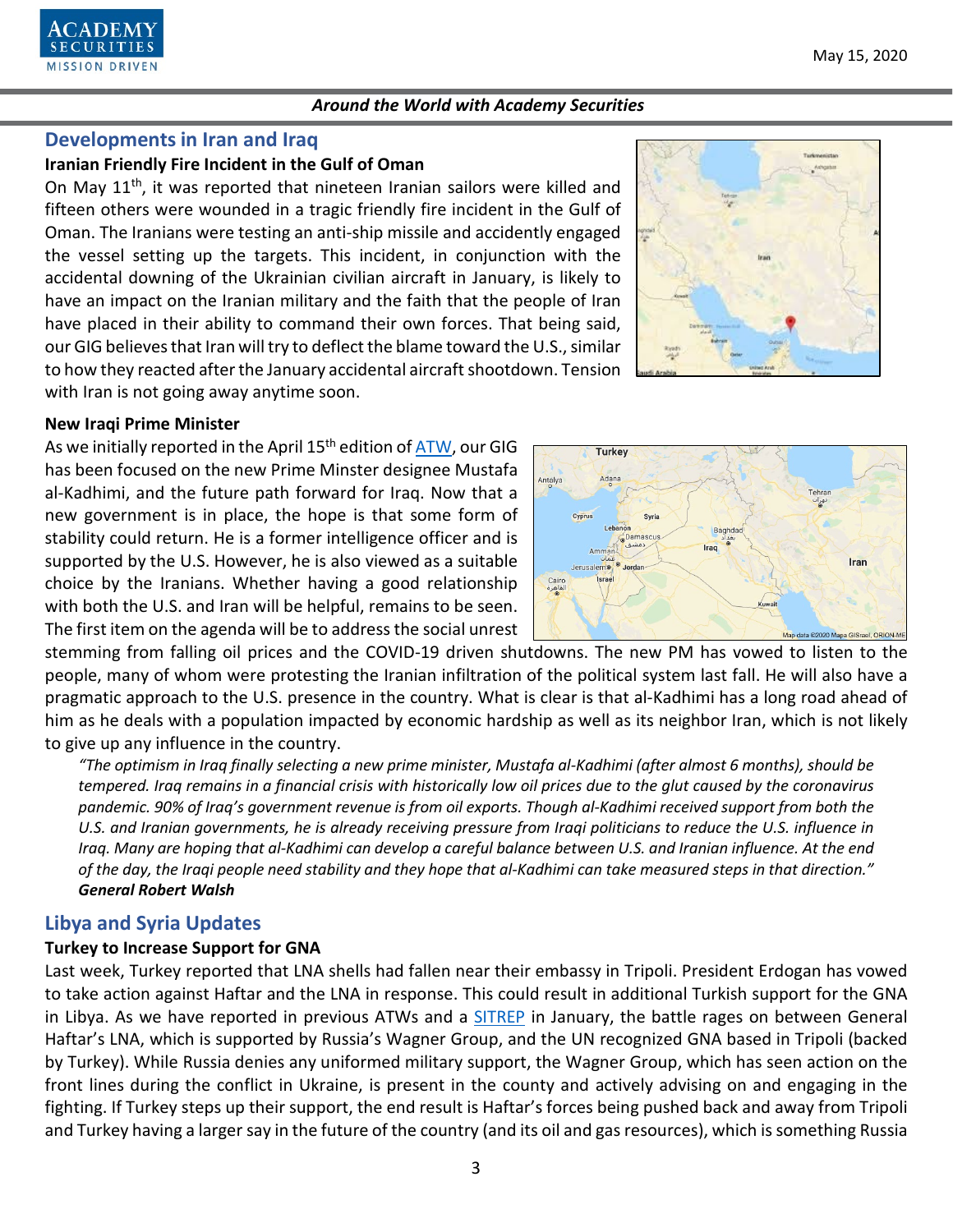

does not want to happen. The key issue here also is a lack of NATO involvement, but recent news suggests that the alliance might soon get involved at Turkey's request.

## **Rumors of a Potential Rift in the Putin/Assad relationship Continue to Grow**

As we reported in our previous [ATW,](https://www.academysecurities.com/wordpress/wp-content/uploads/2020/05/Around-the-World-with-Academy-Securities_5-1-20.pdf) Putin is quickly losing patience with Assad in Syria. Additional reports are circulating that Russia could be running a campaign to force Assad to step down. The reason that has not happened yet is because no one is entirely sure who would replace him, a concern our GIG has held for some time. However, planted newspaper articles in Russia coupled with Assad's refusal to compromise has led many to believe that Putin may be imagining a future Syria without Assad. Russia helped Assad stay in power, but the next step is reconstruction (expected to cost more than \$400 billion) and longer-term economic benefits that Russia expects to exploit. However, corruption within Assad's inner circle and his relationship with Iran has stood in the way of Russia finally capitalizing on its involvement in Syria. Putin had to step in personally to negotiate a cease fire with Turkey in the Idlib back in March and has tried to encourage Iran to operate within established boundaries. However, Iran continues to use Syria to launch militia attacks on U.S. targets in Iraq. Putin is eager to move forward with the reconstruction of Syria, and that might only happen if there is a change at the top.

# **Update on Chinese Pressure in the Region**

As discussed in the previous [ATW,](https://www.academysecurities.com/wordpress/wp-content/uploads/2020/05/Around-the-World-with-Academy-Securities_5-1-20.pdf) even in the aftermath of the COVID-19 pandemic, the Chinese have not backed down in the South China Sea. In April, the Chinese rammed and sank a Vietnamese fishing boat operating in contested waters. The U.S. has also recently sent ships to patrol the waters off of Malaysia in response to Chinese threats against the country to stop exploring for resources off shore. In addition, Taiwan is reporting that Chinese forces are preparing a mock invasion exercise of the Pratas Islands, which are claimed by Taiwan. The U.S. Navy will continue to conduct freedom of navigation exercises in the region to support its allies, but tension continues to build with China.

South China Sea Natuna ۰  $\mathbf{r}^{\mathrm{t}}$ 

*"China will continue to move aggressively forward in the South China Sea / region* 

*to establish a new normal as they work to take advantage of many nations focusing internally with their COVID-19 challenges. Expect China to also leverage the crisis to take advantage of corporations / companies that need to sell off assets globally." General K.K. Chinn*

*"Not only has China taken advantage of the COVID-19 pandemic in the South China Sea, they are also using this time to increase pressure on the democracy movement in Hong Kong. The recent arrests of pro-democracy leaders are indicative of China's assertiveness in Hong Kong while countries across the globe remain focused on the pandemic. Many view the crackdowns as China's Communist Party taking the opportunity to press the Hong Kong government to curb future protests. It will be interesting to see if China's actions backfire and result in the reemergence of renewed protests once the fear of COVID-19 is contained." General Robert Walsh*

*"Australia is another example of the pressure being put on dissenting countries by China. During April, Australia's Prime Minister Scott Morrison publicly sided with the position taken by the United States that there should be an international investigation into China's handling of the pandemic. China then warned Australia that any efforts towards an international investigation supported by Australia could lead to the boycotting of Australian goods by China. This was followed last week with threats by China to impose tariffs of up to 80% on certain parts of Australia's agricultural exports to China. This is just another example of China using its economic power to influence global politics." General Robert Walsh*